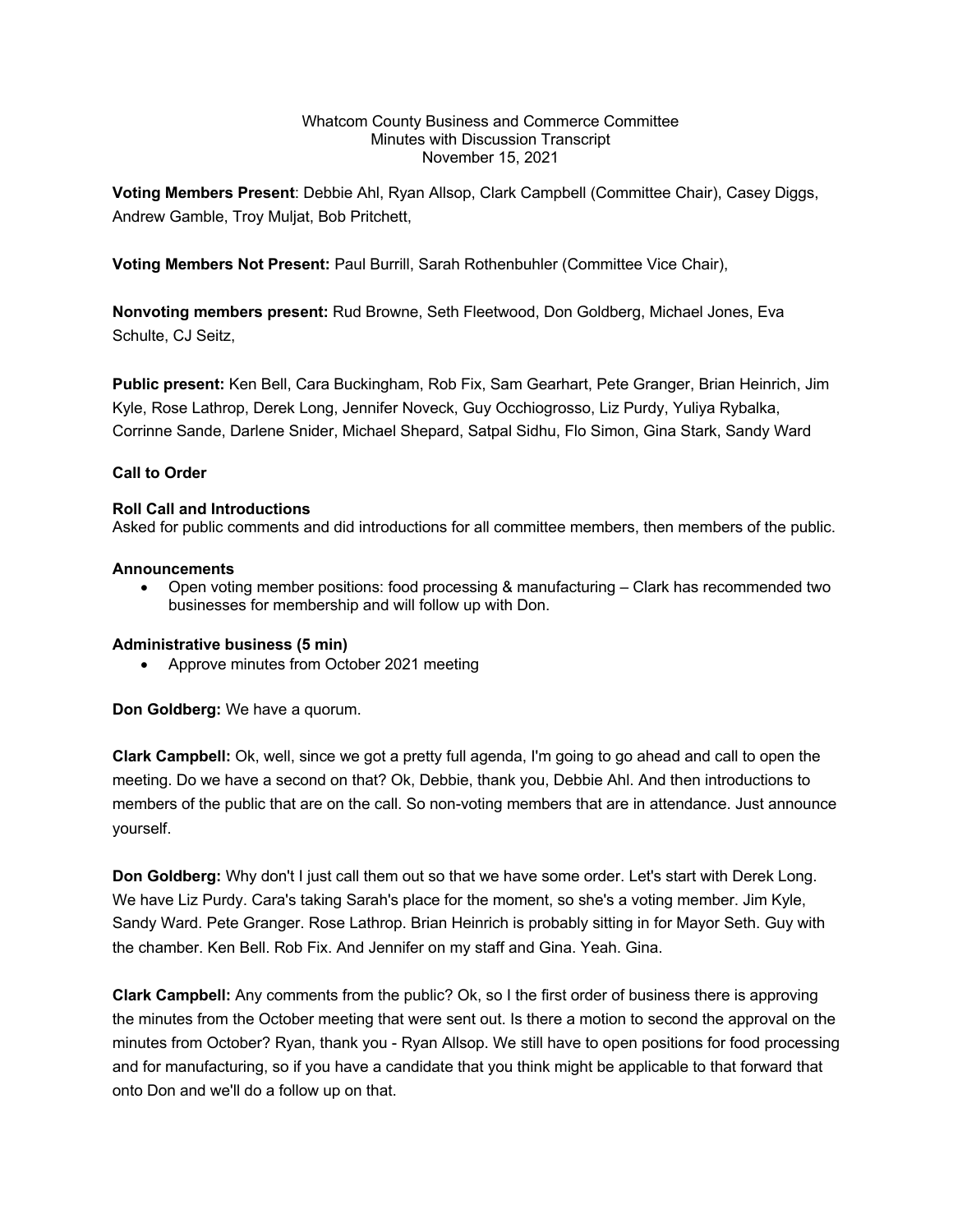**Clark Campbell:** We have three topics that we're going to try and try and cover here. The first was an update on the motion that we had submitted to the County Council in support of the EDI funding proposal for workforce housing and for affordable housing. That's been sent. And just getting an update on kind of where that is in the process. We are going to invite Michael Jones from Blaine City Alliance to make a quick update on that.

# **Update on EDI proposal to Whatcom County Council and next steps,** Committee Member Don Goldberg

**Don Goldberg:** Michael's not here today, so maybe I should just back him up really quickly. If you recall, there's EDI, which is our .09 tax rebate that we get in the county because of our previous rural standing. At the county level we have been trying to create a housing program that was presented to us a couple of months ago. That is moving forward to the county council. I believe Jen knows the date. I think it was December 9th or 6th. It is moving forward. They have gone through the details, and they plan on presenting it to council for approval, I believe, next month. Of course, the idea is it's not going to solve our problems, but it's just one of the building blocks to help incentivize more worker housing in particular. If you have any questions on that program, I can forward you the details anytime you'd like.

**Jennifer Noveck:** It'll be on county council's schedule either the 23rd or the 9th.

**Don Goldberg:** 23rd of November? Thank you. Has there been any follow up that we are aware of between the EDI board and the County Council since submitting that?

The EDI board had approved it, so now it's just a matter of the details of the writing and the legality of it. It was being passed around to county legal to make sure the program was meeting all the legal requirements and just getting some details done. At this point, I believe the program is pretty set and that it's just going to be moving forward for county approval.

# **Update on COB zoning changes 'ranged zoning' and revised density requirements,** Derek Long, Whatcom Housing Alliance

**Clark Campbell:** Any other comments or questions on that topic before we move on to the next one? We had initially scheduled Derek Long from Sustainable Connections to come in and make an update for the group on the Whatcom Housing Alliance on some new zoning codes that were being proposed for City of Bellingham, particularly with regard to range zoning with regard to multifamily housing, so I'm going to turn it over to Derek Long to give us an update on that. It does relate back to some of the original recommendations that this group brought to the county council. Derrick, take it away.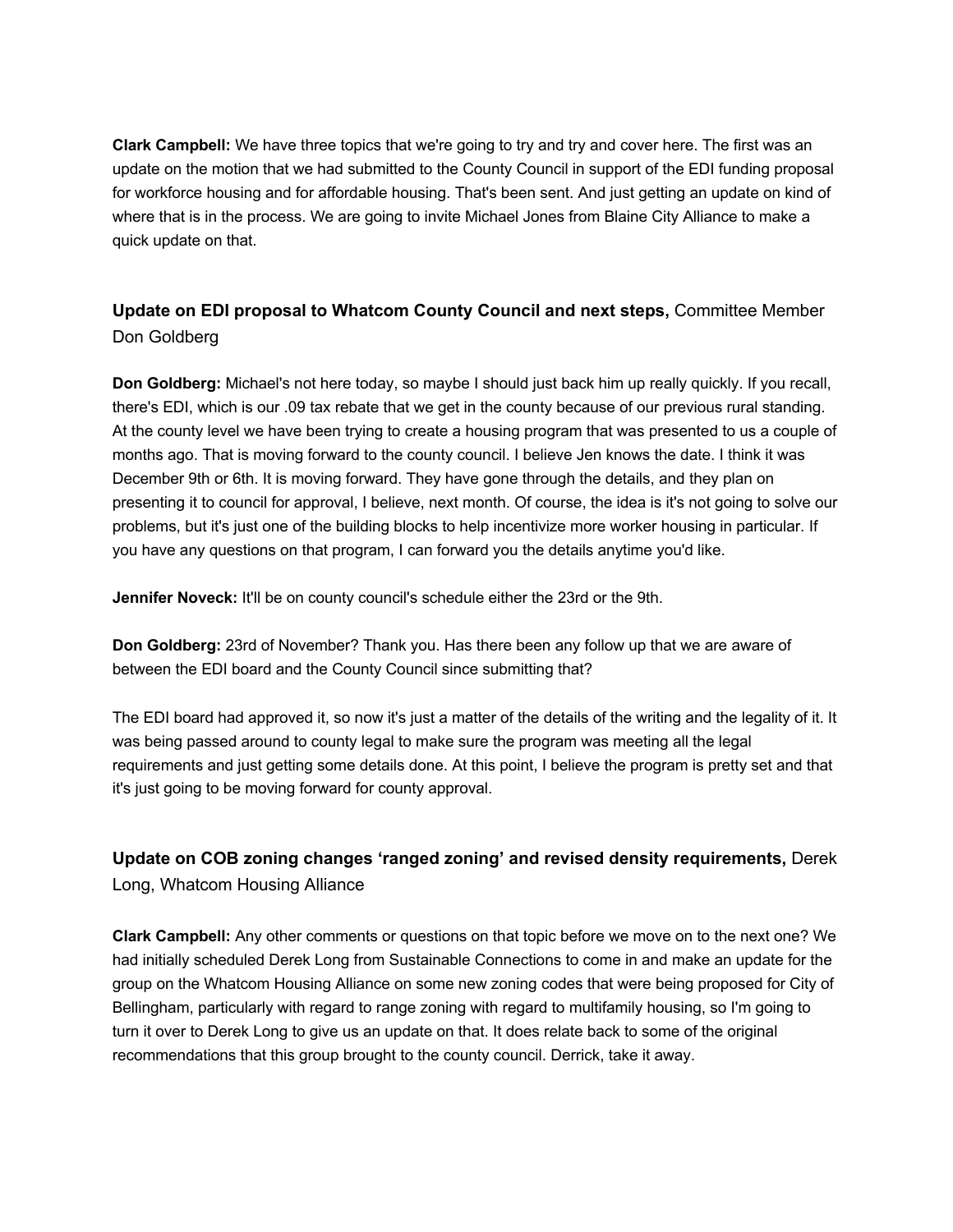**Derek Long:** Thank you. Clark, thanks everyone. Derrick Long, Executive Director and one of the cofounders of Sustainable Connections. One of the major new initiatives for the organization starting about three years ago was to try to help with the housing crisis in our community. As Don mentioned, things like the proposal in front of county council and the EDI board for some incentives for housing. Obviously, you guys all know this, there are no silver bullets to address this issue. We need lots and lots of great ideas, and the housing alliance is a part of what we need. Rose and I had a chance to present to business and commerce -- I suppose it's going on a year and a half ago, maybe two years ago. I thought I'd update everyone here on what we've been up to and where we see new opportunities going forward, and certainly we'll talk about range densities in the zoning project. When we originally scheduled to present on this, it was moving at kind of a slow pace at the City of Bellingham, but then it sped up and it passed quickly about a week and a half ago. That's good news for us. I'm going to go ahead and share my screen to better communicate what we have going here. Can you see my slides?

As I mentioned, we formed he housing alliance a lot of partners about three to four years ago. This is just a screenshot of our core membership. I'm really thankful to Pete Dawson for joining in early and Troy to join the housing alliance and support this work, but you could see the membership is very, very diverse. So many of us have a strong connection to housing, whether you're in business and economic development, public health, transportation, the environment, private sector housing development, nonprofit housing development, and local government. All of our missions are at risk if we can't get housing in a good place. Just to give you a sense of who are some of our sponsors, we're really thankful to the Port of Bellingham, the county health department, City of Bellingham, the realtors, and others to help fund this important work. By design by our organization's rules, we have a steering committee that is purposely diverse as well, so we have private developers represented, nonprofit, health department, local government, transportation, folks representing renters, architects -- quite a diverse group, and they work really hard. Primarily our strategies are in technical assistance, education, and advocacy, and I'll talk about those briefly.

One of the most important aspects of what we do is build support in the public. I think many of you have been around long enough to know that a lot of pro housing, pro-growth policies have been stymied for decades in this community, and that's a shame. Part of the reason they've been stymied is because especially when it comes to housing policy, the local policy makers don't represent people with varied experiences. This data is backed up throughout the nation that the folks who tend to come to planning commission meetings and City Council meetings to provide public input tend to be in a pretty privileged place. They tend to own and not rent. They tend to have high education and wealth, and they tend to be pretty happy with their own housing situation. So, they're not motivated to see things change very much. But we've rallied two hundred allies, and these allies are folks who have learned the language of policy and the language of why, if we're going to meet our values as a community, we have to create more housing opportunities. They're advocates, and they go out and attend neighborhood association meetings. Sometimes they get on the boards, sometimes on planning commission and then eventually probably get on council. So, the Bellingham for Everyone campaign is replicated on successful public education events in Seattle and Portland and other cities that we've seen. It really works, and I'll share an example of that in a second.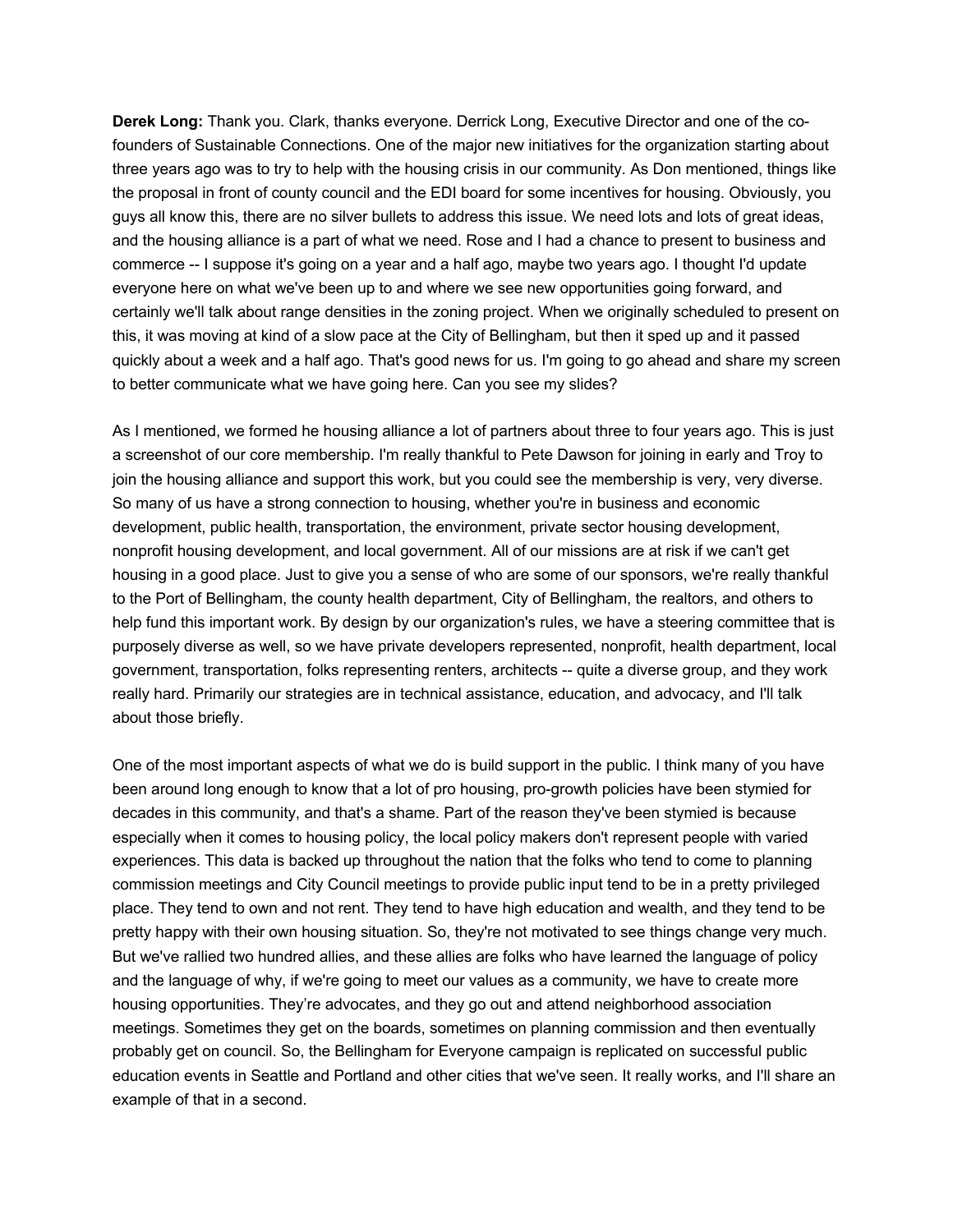Here's some sense of some of the policy victories we've had recently. The Bellingham Home Fund, which we endorsed and worked hard to help get passed provided five million a year for subsidized housing. We worked really hard to get the ADU ordinance when it first came up in 2018. The plan was to just allow a pilot project in Happy Valley, and we worked really, really hard to make sure it was citywide. Now the city is getting about 50 to 60 new ADUs a year, because it's allowed in all neighborhoods. And remarkably enough, city staff are not getting negative public comments about these homes. There were predictions of the sky falling with allowing ADUs in all neighborhoods, but those predictions didn't prove to be true. Virtually there were no negative public comments, and it's been on the books for two and a half years in all neighborhoods, and like I said, there are 50 to 60 new homes a year. It's a decent pace. We could stand to have more. Then the Fountain District Urban Village. This was an update that created the opportunity for up to 322 new homes. The landowners and developers in that urban village district said that the current urban village plan was troublesome, and there were a lot of great projects that just weren't penciling out.

We made the improvements we needed and freed up the potential for 322 new homes. I think one of the main things I want to stress about this policy victory is that the positive pro housing comments outnumbered negative comments ten to one. That's never happened in Bellingham before. We also supported the transportation fund renewal and then most recently, the residential multi project. For those who don't know there are special zones in the City of Bellingham that makes up about 12% of our total land area in the city. Previously, the residential multi zones had up to 93 different regulatory categories. It was just all over the board, so it resulted in unnecessary time and complication and cost for developers who are looking to build in those zones. It got slowed down due to COVID, and it was a real grind. Then suddenly it picked up again and positive comments vastly outnumbered negative, and City Council voted to approve the RN zoning changes to achieve the intended densities in the RN zones. I think it was two weeks ago, so that's very, very exciting.

The housing alliance is now eyeing some of its future priorities. Some of them that might be of interest to this group include a new round of looking at the in-fill toolkit. This is a policy that promotes seven different small housing types. When it passed originally, it passed for only the residential multi zones. That's only 12% of our land area. These housing forms include duplexes, small homes on small lots, cottage homes, things that are often detached and offer a lot more opportunities for home ownership that may be a lot of the other development we're going to see in urban villages and residential multi. So, it's going in front of City Council on December 6th for public comment, and the housing alliance is scrambling quickly to get on top of not only all the details of the staff recommendations but trying to come up with a strategy for how we want to contribute to this debate. The city planners haven't seen developers use the infill toolkit until maybe the last three or four years. They've learned a lot about where improvements need to be to be made, and it appears we're still trying to figure out planning staff's approach.

They might want to be looking at just making some improvements that are kind of fast and can be approved only for residential multi now, where they don't expect a lot of opposition, then in 2022 pick up the in-fill toolkit and try to figure out if we can make the improvements we need, including expanding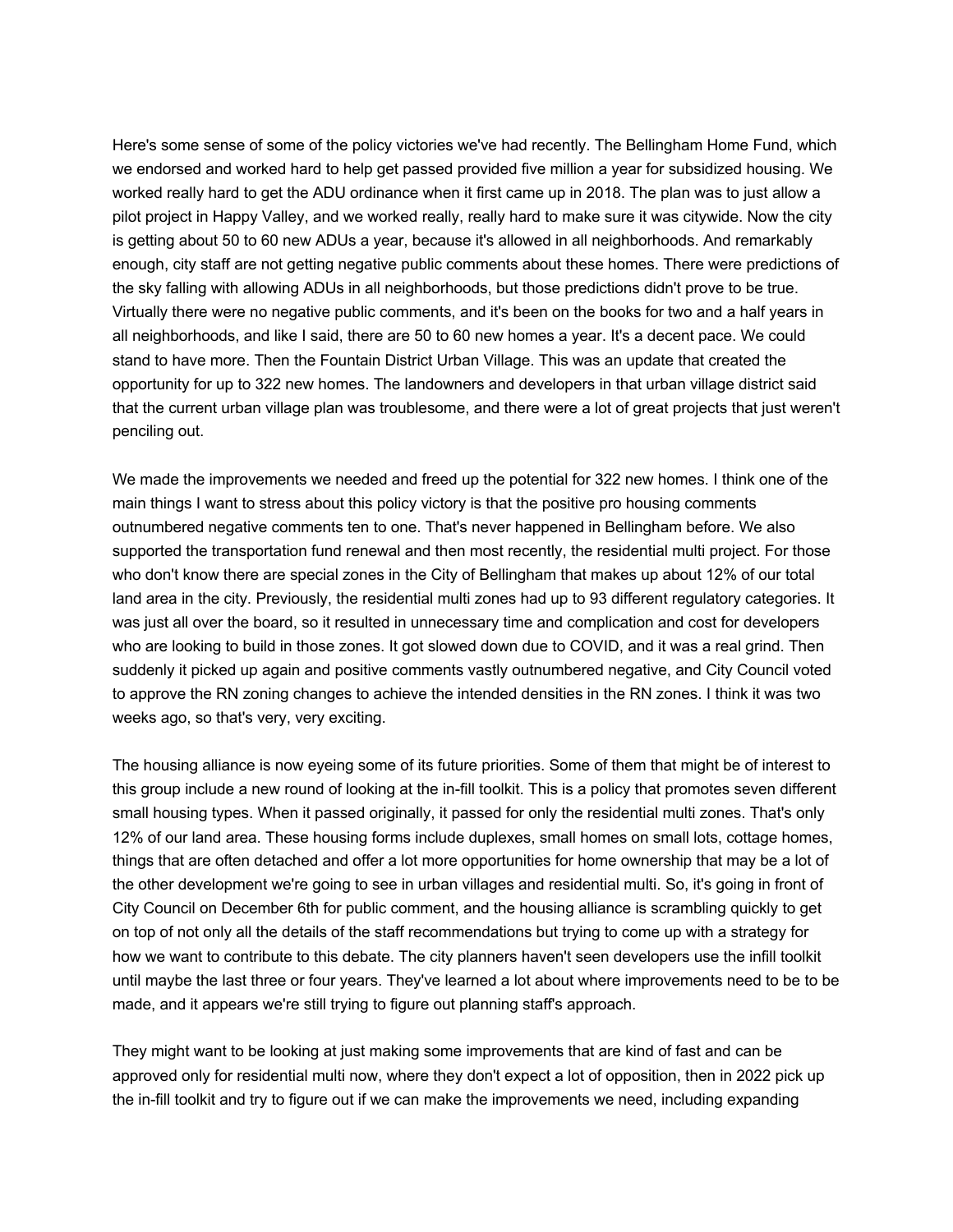these housing type potential developments into single family zones. That will require a fair amount more public involvement, but it would unleash a lot more potential for more housing as well. We don't know how the housing alliance feels about this idea of doing faster incremental policy change versus shooting for perfect right out of the gates. I thought I'd share, because you guys all know Jori -- City Manager for the City of Ferndale and former planning director there. Jori said that something he's learned about working with city councils and planning commissions is that it's important to build muscle memory for what their jobs are. He has found a lot of success keeping decisions about housing and land use and development coming at a more rapid pace for planning commission and city council, so that there's something they're talking about and potentially passing at almost every meeting. Then they've got good muscle memory and they're moving quickly.

The strategy here is still undecided, but I do think this is something that business and commerce might want to choose to have a voice in. When the housing alliance, probably within the next month, les more working with City Council and planning staff, decides what our strategy will be, we'll be happy to share it with you guys. You can all decide what you think might work for you. There are more ADU revisions coming up. The last ADU ordinance was good, but now that we've had, two and a half years of experience trying to get these built and recognizing that it's time consuming and costly, there are ways to make it easier and less expensive. We're going to be working with the city on those revisions. Then before we know it, comprehensive planning is going to be in front of planning staff and City Council, so we're preparing for that. Also, project we have, which I think will be of interest to this group is around the creation of more permanently affordable housing and home ownership opportunities.

We know we're not going to subsidize our way out of this housing crisis. We also know that our nonprofit developers work really, really hard and figure out some pretty complex financing schemes to get their projects built. But the scale of the problem is well out of reach of our nonprofit partners' ability to build new housing. We're really exploring this opportunity of more partnership between nonprofit developers and private developers where the private developers do what they do best, which is get projects built. We'll need to figure out how to create incentives for private developers to create permanently affordable housing as a portion of their new developments and set incentives in the right place, so it looks attractive. We want to get good partnerships going and get the pace of new development picking up. Of course, that's going to require a lot of creative financing solutions, one of which is the exciting idea moving through that Don and Mike and Jori worked on with the EDI funds. Rose Is listening in and her technical knowledge on these topics is about 10 times mine. Rose has a grant deadline at the end of the day today, and I promised that I would do my best at this presentation but call her in if I needed her. Rose, have I left anything significant out that you would like to emphasize for the Business and Commerce Committee?

**Rose Lathrop:** The only thing that I just want to sort of reiterate is the value of our membership really coming together. When these things are going in front of City Council and County Council, we're able to generate letters from a wide breadth of organizations, so it's not just one letter from the housing alliance. The engagement that we're getting from our members is truly where the power lies, so for those of you that are members and want to be more involved, there's always opportunities. If anybody is interested in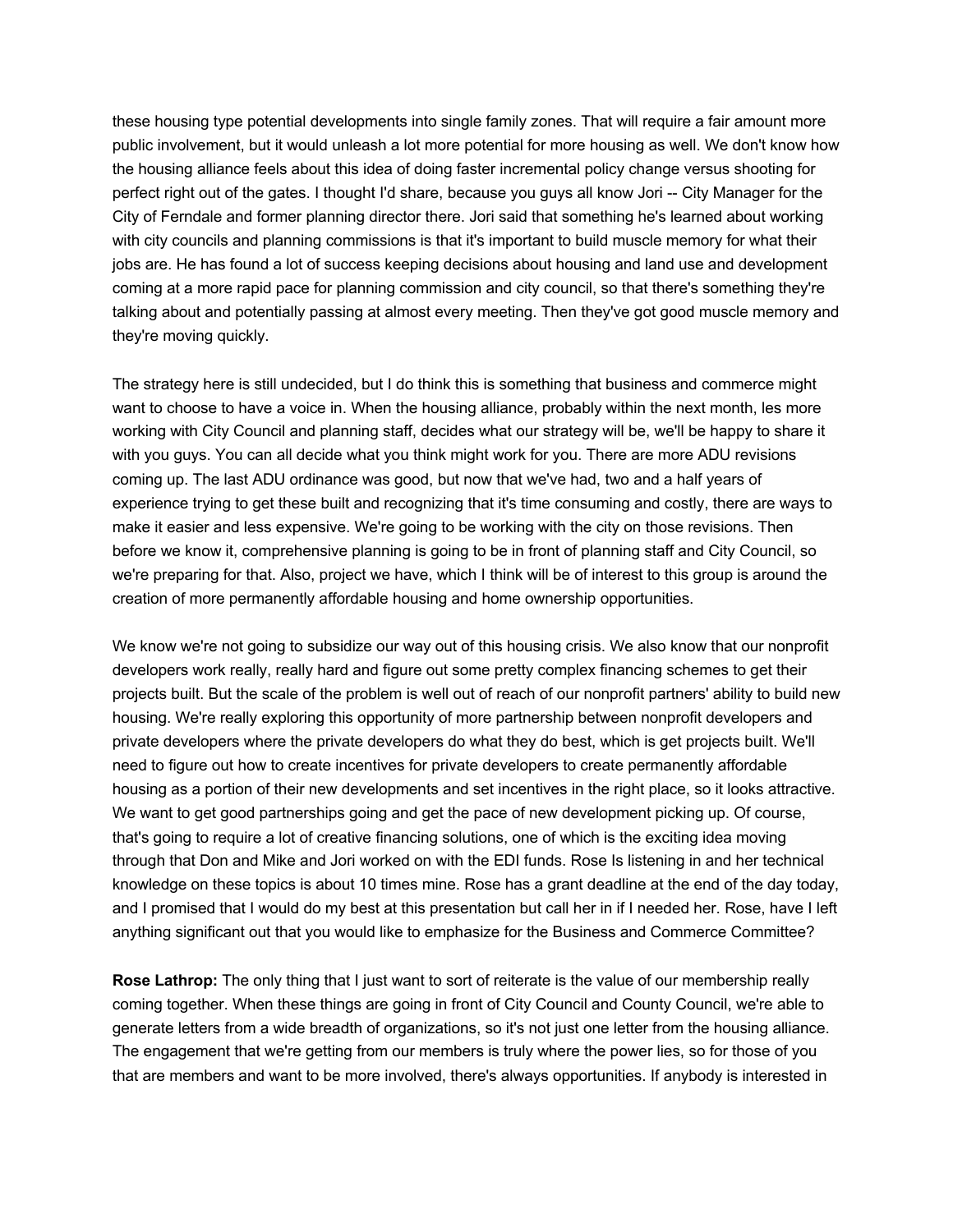becoming a member and you're not, just let us know. We'd be happy to share the information with you and what our expectations are.

**Don Goldberg:** One of the things that you may want to bring up is the need for funding of the organization.

**Derek Long:** We've been we've been hustling this unique addition to our efforts to create more housing opportunities here. We are appreciative of the membership fees that we get from members and some sponsorship fees, but the program's been stuck with a budget of about \$70-\$80k a year for the last three years. That's getting us barely a half FTE and not enough resources. In some cases, we're going to benefit from hiring contractors to make sure the products were producing are excellent. For example, the workforce housing research project that I mentioned -- we could use a little consulting budget for that. In the end, what the housing alliance could really use in addition to Rose's experience -- Rose has 15 years in the private sector developing homes before she joined Sustainable Connections -- but she runs three programs for me. We need another person on our team that has brought projects through the entitlement process and gotten them built and knows what the process is like. I have a dream of hiring somebody that's six to eight years into their career, and this isn't going to be somebody that comes cheap, but it would add a lot of value and to our work.

I'm openly fundraising to get that budget up to more like \$225 - \$250k/year. I've been really pleased with the support in the executive's office, and we have a supplemental budget request going in front of county council on November 23rd that will provide almost half of what we're looking for next year. Then I'm going to be talking to Mayor Seth. I've been grateful for the last several years for steady support at like \$20k from the City of Bellingham, but there's a need and an opportunity to jump that number as well. We've turned over all the stones with private foundations, and they're just not there for this kind of work. The private foundations predominantly want to fund real construction of homes and non-profits that build them. The housing alliance is just a little bit different kind of animal, and so the foundations aren't funding it. In the long run, there might be additional business support available, but right now, probably the best solution is to try to ramp up local government support.

Thanks for that opening to describe the financial realities of this organization. I've started a lot of programs in Sustainable Connections and in this community and the batting average is pretty high there. Those programs still exist and they're producing a lot of value in this community, and this one's especially near and dear to my heart. It's also super important to the community, and I want to see it fly. It's probably the kind of initiative that, once it's on a more stable basis, could be spun off to be its own organization, so that it gets the focus that it needs. Let's see if there are some questions in the chat.

(Looking at chat) Yeah, Ryan, I see your point about property taxes.

**Ryan Allsop:** I think we're all in sticker shock this month. I would say everybody on this panel probably had sticker shock this month. There's a lot of us it's not a major factor, but there are a lot of people out there that it does drive decision making.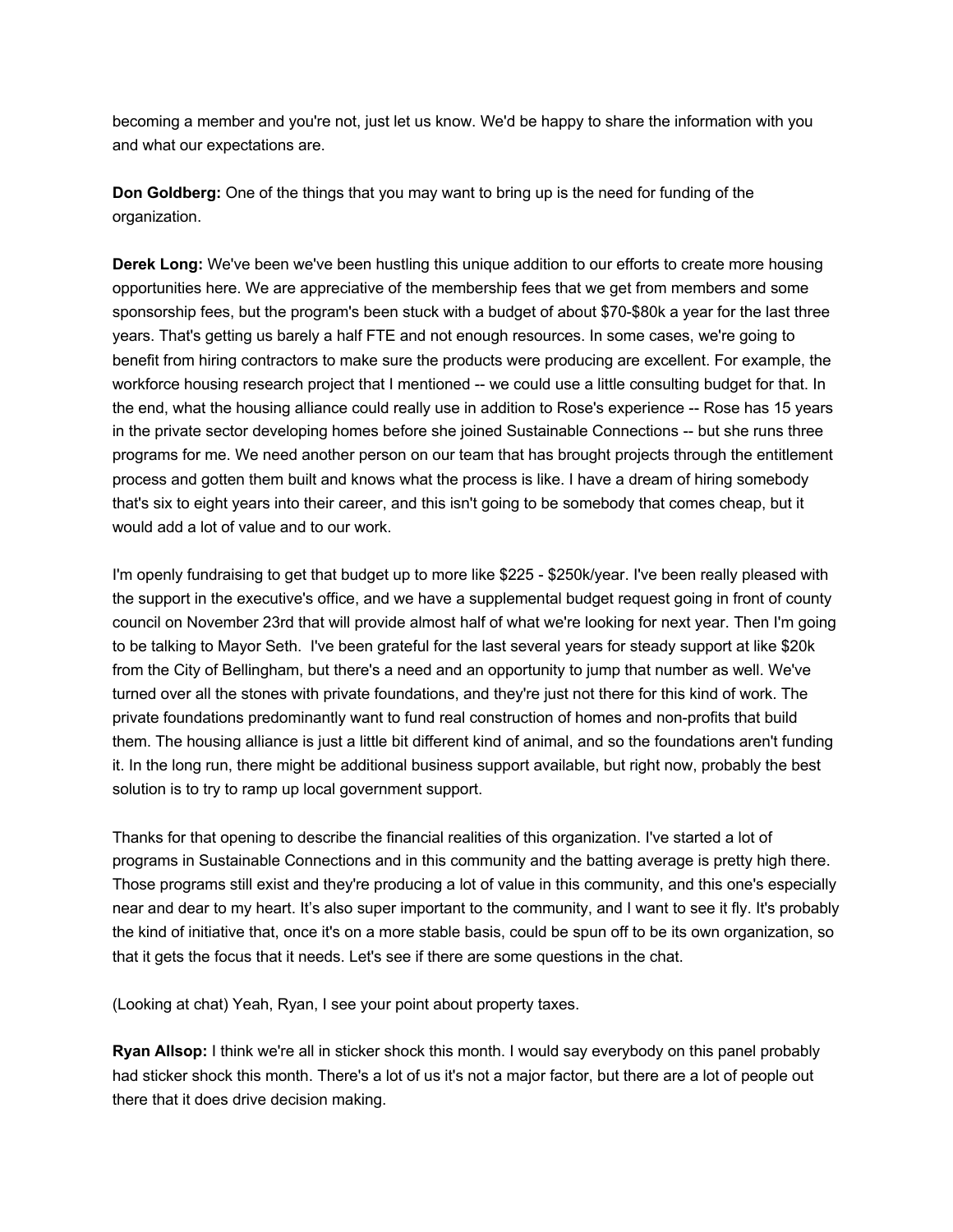**Derek Long:** Point well taken. And Ken, your question is more of a that's more of a question for Don and his team.

**Ken Bell:** Maybe for a later time, I just wanted to make sure we don't lose the recommendations that we put on to the county council, and I kind of want to see where they are going into next year. Not for you. Sorry. Yeah.

**Don Goldberg:** I was just actually starting to answer you Ken, but maybe you and I can talk about it.

**Ken Bell:** Well, I think I think the whole committee should hear where we are. It's not my proposal. It's the committee's proposal. Not that I don't want to have a meeting with you, Don. I'm not asking it for that purpose.

**Don Goldberg:** Yeah, no, I appreciate it. We'll put it on maybe our next agenda to get a full update on it.

**Clark Campbell:** One of the topics that we didn't touch on other than it passed was the zoning change with regard to the City of Bellingham. Could you just give a quick update to the group on what that was and its impact?

**Derek Long:** The residential multi? So that was the piece of the presentation I was talking about how 12% of our land mass is designated as residential multi and City Staff's analysis was that if we could increase some density in those areas, we could achieve -- just on vacant land alone in the RN -- about 1000 more homes. But I think we can anticipate that it'll be a bit higher than that, because that's just vacant land. Perhaps the new density levels will encourage people with existing structures to update and build bigger. It was a big project, and it represents potential for a lot more homes. So, we're pretty excited about it and seeing. I'm seeing some vacant land right near my house and the Fountain District that have been gravel lots for a long, long time, and they're getting built now. Probably what I'll do is for those who want to dig in more, I'll send over one or two pages from the City of Bellingham that can tell you about the key benefits of that new policy. Would that work OK for everyone to have that resource?

**Clark Campbell:** That'd be great. The key thing I'm trying to understand is, was this just a slight tweak of existing code or was it a complete rewrite and expansion within it? It sounds like with an intent to create more density and more housing?

**Derek Long:** Yes, for sure. It was substantial and one of the things they created was more simplicity in the RN zone areas. There were 93 or 94 different categories of density in the RN zones, and this policy shrinks it down to three. So, a developer gets a chance to build a project using the new policy, and they know as they're scouting other sites, they'll be able to tell pretty easily which of the 93 different categories does this fall into and how familiar or unfamiliar am I with that category? With this project I just built that is successful, would that be allowed in this other zone because there are benefits sometimes to just repeating a project. So now we're down to three, which makes it a bit simpler. Rose, you might have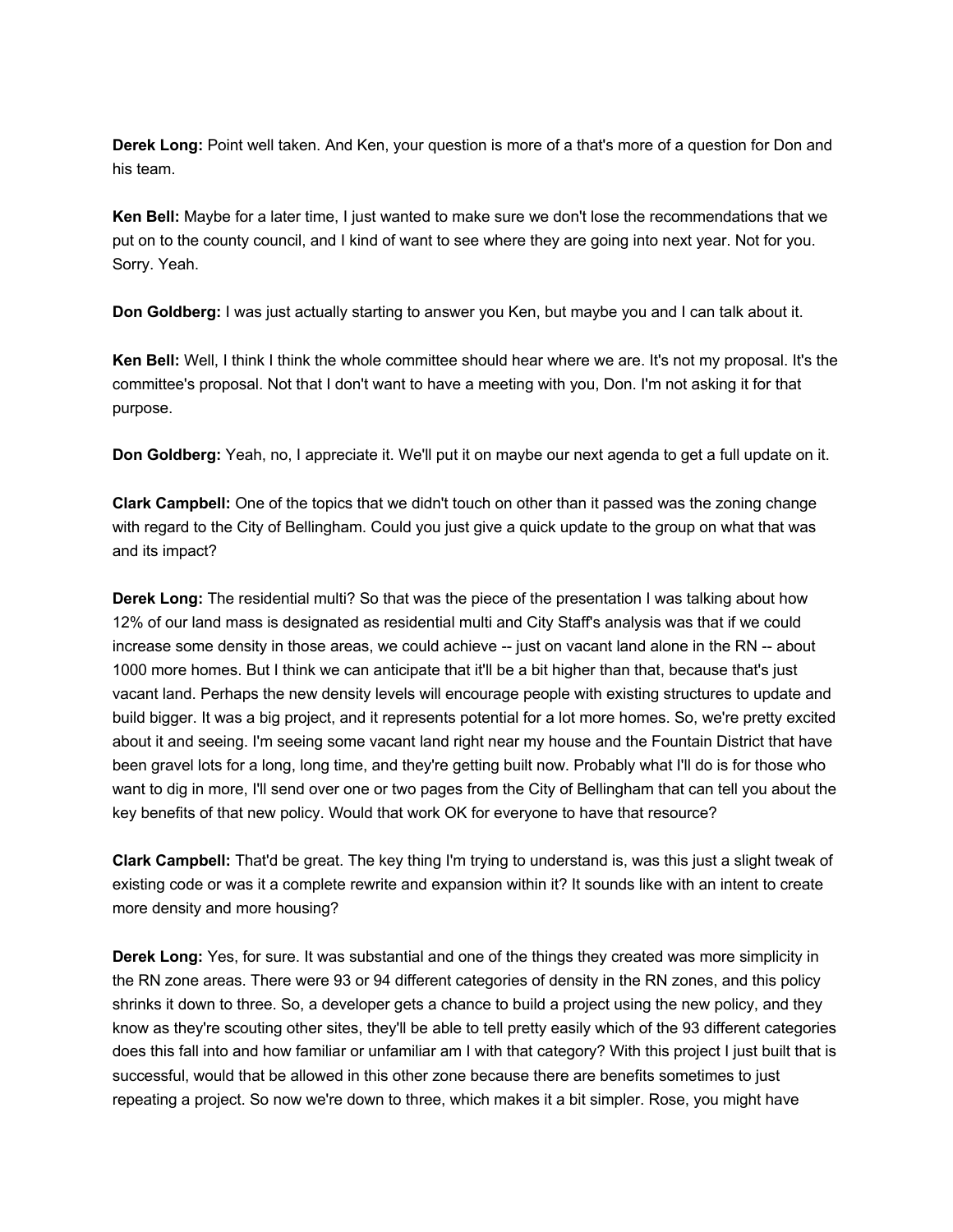additional information. And by the way, Rose also joined the planning commission last year, and she's just knocking it out of the park in the planning commission,

**Rose Lathrop:** The other thing to note about the changes to RN zone is that they now have density minimums where before typically we see maximums where you can only build up to this many. Now they're saying you have to build a baseline number. That's really how they're going to get vetted, achieving the intended densities that they're looking for. What we've been seeing is a lot of single family residential being built in the multifamily zone, because we only have 12% of Bellingham's land as residential multifamily. When you take some of that and you're creating single family in that area, you're kind of losing opportunity for those for that density where we're trying to plan for growth. Now it's just sort of shuffling the problem around, like where do we provide homes for people? If those are the areas that were intended for more of the apartments and multifamily type, the infill toolkit, there is more types of housing that are allowed in more areas now through the residential multifamily changes. Hopefully our development community is going to see that it's favorable to them.

**Don Goldberg:** Rose. It's Don. Ryan, just put something in the chat asking if there is a comparison to fees for the county area, as well as how we compare to other places?

**Rose Lathrop:** I haven't seen anything current. I have seen it done many times over the years where they're comparing our impact fees, system development charges, and building permit fees altogether. I think the ones that usually provide the sticker shock for folks are park impact fees and transportation impact fees. School impact fees are going way up this year. I think that's something that people are going to be kind of surprised about and also these are services that we like to have fully funded. So as a community, we've decided that we have this level of service for our parks and for our community, and that's why in Bellingham, we have a high park impact fee. So, I think there are certainly opportunities for costs to come down around permitting, but that's probably not going to be the place that we're going to see so much that it's going to impact the affordable housing prices. It's certainly worth continuing to provide analysis, but it's really system development charges and impact fees. It's not really the actual building permit fees that cost a lot.

**Ryan Allsop:** Troy, maybe, you know, offhand. In the City of Bellingham, I think it's thirty-five to forty thousand dollars for just to permit a single-family residence. Obviously, commercial is completely different. It's the traffic improvement fees that's totally different from a single-family residence. I don't know what the county is or some of the smaller towns in the county, but I know I've looked at permits to build a house and over the Winthrop area it was \$3,000 or something. It's just ridiculously different all over the state. It'd be great to get a chart and comparison because it doesn't matter on a \$1m - \$2m house as much as it does on the \$350k house when you say that's 10 percent of the cost. So, it's a huge factor, in my opinion.

#### **Rose Lathrop:** Agreed.

**Don Goldberg:** Michael, are you aware of anything that's been done regionally?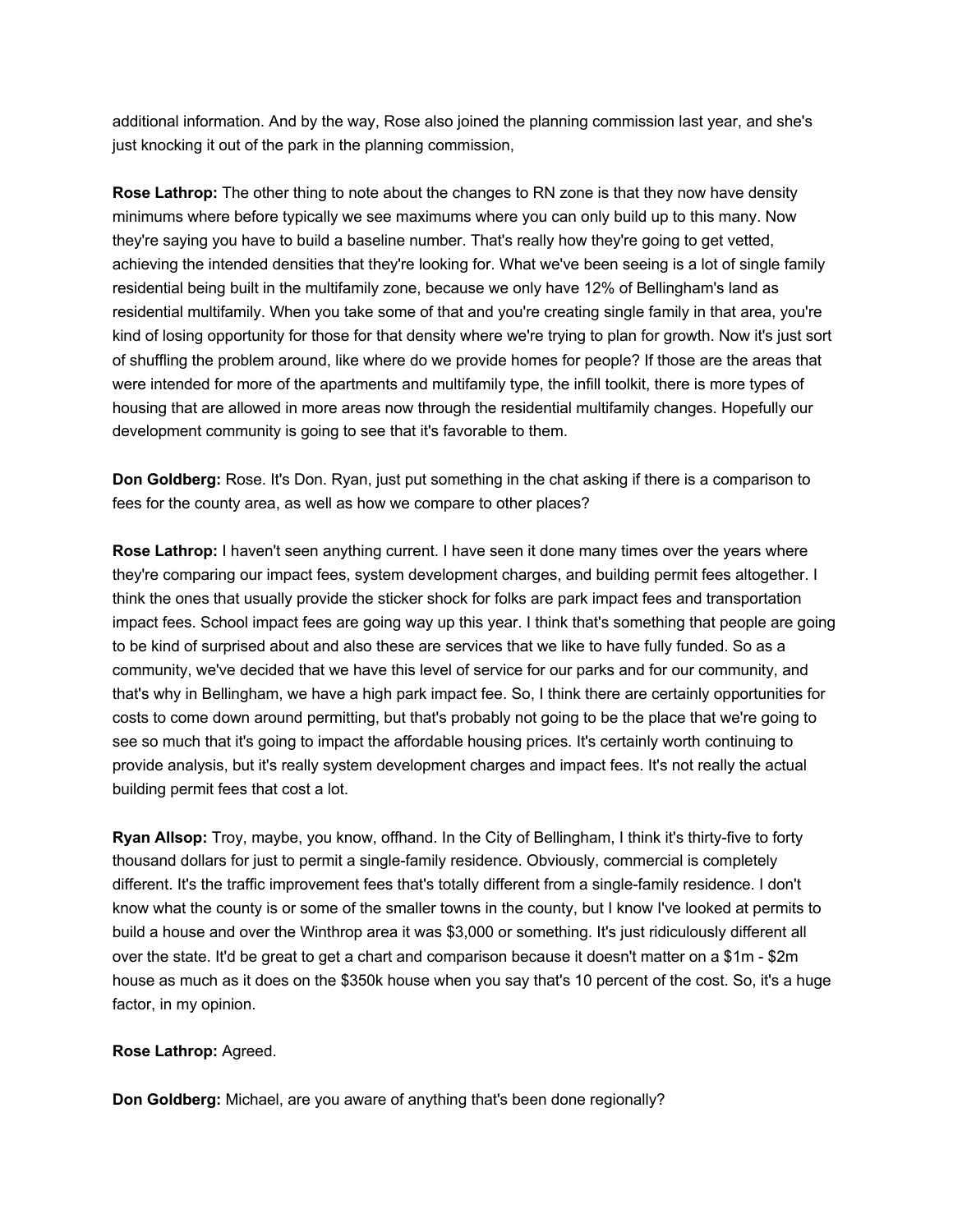**Michael Jones:** Uh, no, I don't. Excuse me, I'm not aware of anything that's been done recently. Last I checked the typical cost of a single-family residential permit in Blaine was around \$22k, and obviously those fees do have an impact. It's really hard to do an apples-to-apples comparison. I doubt that Winthrop is providing the park services, the trail services, the sewer service, the water sewer service, and many other things that a place like Bellingham or even Blaine is doing. The other piece of course, Ryan not to not to pick on you, but you are also just commenting about property taxes. The money has to come from somewhere because to provide services, water, sewer, electric, policing, all of those kinds of things there. It just costs money.

**Ryan Allsop:** And that's why it's good to have a comparison chart of cities of comparable size, and that's why it's a bit curious just in our county, but then I'd also be curious around the region, even if it's Washington, Oregon, Idaho of comparable size.

**Don Goldberg:** I think Troy had asked a question about buildable land study. Jennifer Novak and I join those meetings and on a committee. Perry, from the Realtor Association, is also asked questions quite often. Jen and I attend most of those meetings.

**Clark Campbell:** It seems like, back to the range zoning, that one of the main recommendations from our group was to simplify the permitting process, which meant simplifying the code. So going from 93 to three sounds like a pretty big move to me. The other recommendation our group made was to not just do that at a city level, but to adopt those as best practice across the county at all the major cities. The question then is there any hope of taking that same approach and getting it adopted at the other cities in the county, or is every county and every city waiting for its council to make a similar move or not?

**Jennifer Noveck:** The county city planner meeting for buildable lands was this past Friday, and one of the items of discussion was renewing the interlocal agreement for county-wide planning policy changes. The one that was in place was an interim agreement, so it came up again on this meeting that it needs to be renewed. There are several issues that people throughout the county are wondering how this can be applied in addition to the Buildable Lands program. For example, at that meeting the watershed in climate action planning person for the county, Chris Elder, spoke and said, 'You know, is this something that could be considered as part of the interlocal agreement?' Most of the discussions has been about what will trigger county wide planning change, so there has to be a certain percentage of the population represented. It has to be a certain number of small cities plus Bellingham to initiate the county wide planning change. Right now, each of the planners was taking the draft of the new interlocal back to their councils to see if they were comfortable with it. So that piece is in process in general, I would say, for planning policies. It's unclear to me how it will be used outside of the Buildable Lands process.

**Clark Campbell:** As a follow up on that, I think part of our group mission here is we are an advocacy and policy group for business and commerce, primarily to the county council, but obviously, everything we do in some way touches on activity that happens in the cities in our county. We did get quite a bit of work to put together that housing recommendation, and I think one of the things for us to think about is as work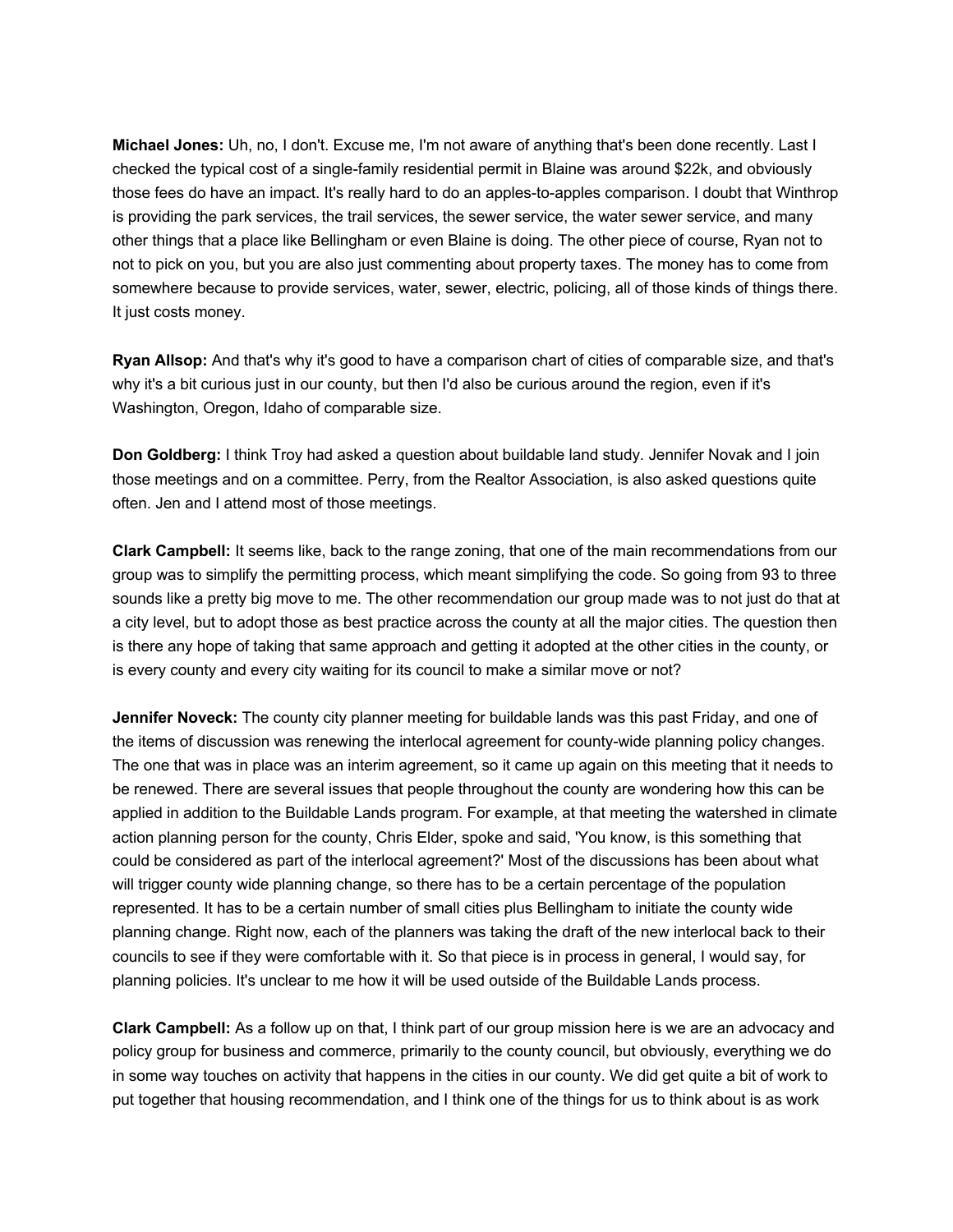gets done -- whether it's at the city or at the county level -- that aligns with those recommendations, that we come out and make a statement in support of that work, particularly if we'd like to see it replicated in other places. I'm not proposing we do anything today, but maybe digging a little bit deeper into specifically what happened with the range zoning updates in City of Bellingham and then potentially making a recommendation to the county council and to the small cities that this policy be adopted county wide.

**Derek Long:** I would recommend when we see any city do something innovative, that we shine a light on it and make sure that the other cities are aware of it. We've been really impressed, for example, with many of the policy changes in the City of Ferndale in the last four or five years to encourage more infill and more development. They are often ahead of Bellingham on those. It's mostly due to lack of resources, but we still have a ton to learn. Mike's been very patient with us to get us up to speed of what's happening in Blaine, but these are just the very earliest conversations. One of our goals, of course, with more staff and resources is to understand the needs and opportunities in the people at work in the small cities to get more housing as well.

## **Update on workforce issues and post-secondary education initiatives,** Committee Member Eva Schulte, Whatcom Community College

**Clark Campbell:** I definitely see that going both ways. Some of the work that Michael and City of Blaine has done is commendable. I want to make sure that we allowed enough time. Are there any other questions before we move on to the next point? We've got two other things we were going to kind of try and cover in this meeting today. Ok, thank you, Derek. The third topic for today is just an update on workforce issues related to post-secondary education initiatives and Eva Schulte from Whatcom Community College was going to give an update on some of the programs that they are working on there.

**Eva Schulte:** Thanks Clark and thank you, Sarah, for the invitation to engage today. I especially appreciated some questions we had over the last few months about cybersecurity. It feels like it's great timing. You might have been noticing in the news that Whatcom Community College has been busy. Today we wanted to highlight some of our workforce education areas where we see great partnership opportunity for this group and beyond. I did invite several colleagues to join. We have Darlene Snyder, who serves as our interim workforce dean, and also Janice Walker, who has been supporting and leading with Corrinne Sande, the director of the NCyTE Center, this incredible support of cybersecurity both regionally and nationally. We're very proud of Whatcom Community College that we've been able to house that work, and in partnership with many of you who have already been such generous donors and supporters of the foundation, we're glad to be able to work together. Do you feel free to pause along the way, I have a slide deck I'll share in just a moment and then a brief video highlight.

### **Don Goldberg:** That's correct.

**Eva Schulte:** Just a couple pieces that we wanted to be sure to draw your attention to. You may know many students who attend Whatcom Community College. Our student body is varied from recent high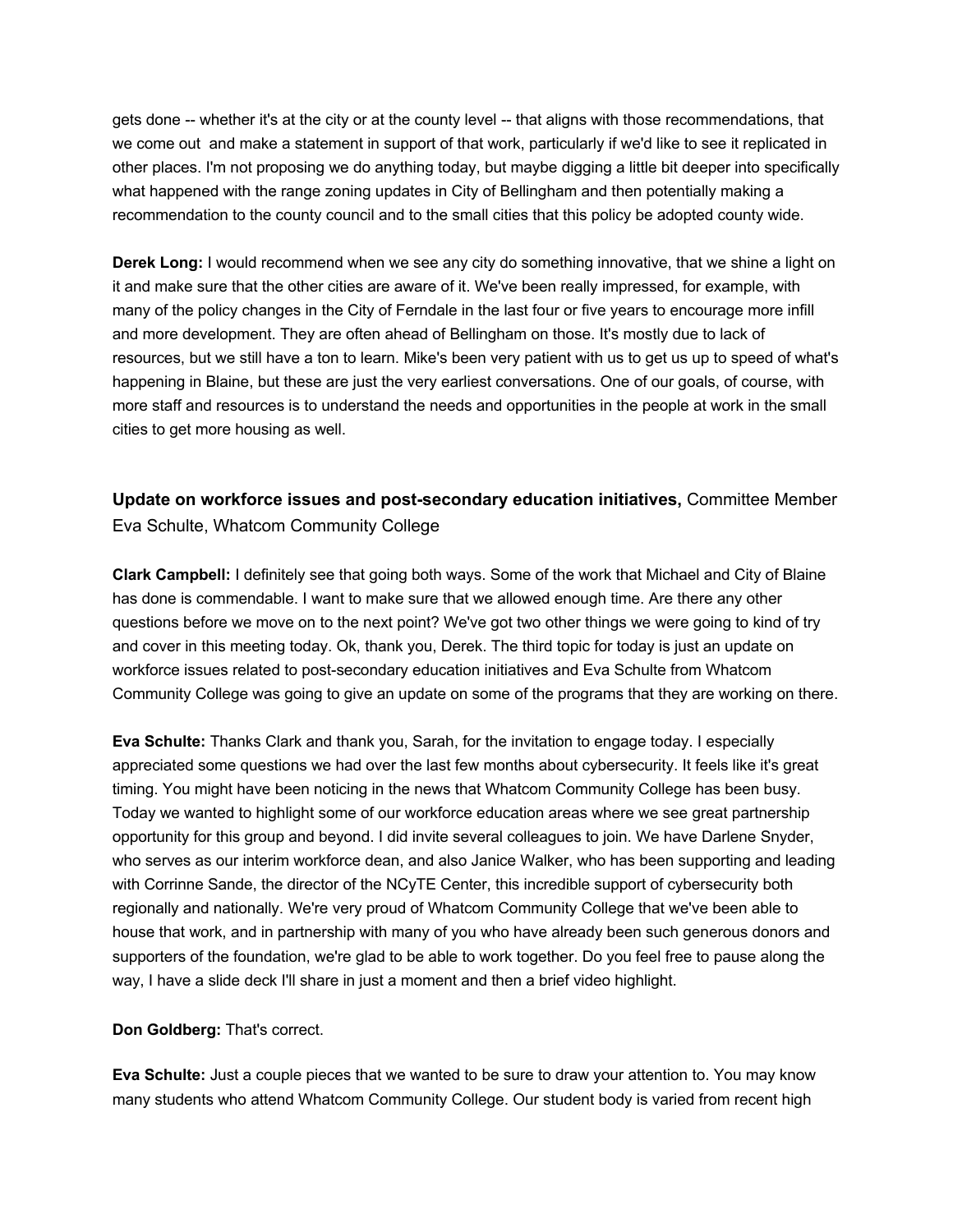school graduates or running start students to second and third career workforce individuals, especially now post-pandemic. We are still recovering clearly and need to be finding ways that people can on ramp into their next goal and opportunity. Whatcom Community College is here to find the way. I don't think we need to say a whole lot more, because so many of you know and already engaged with the college. I do think it's important to know that 37% of our college students are first generation. That matters to us. We have about 38% of our student body are students of color, and we're pleased that we've been able to really focus in on equity and inclusion work in making sure that students that are most disenfranchised are receiving the kind of scholarship and emergency fund support that helps them to finish and to achieve their goals. You also hopefully have been visiting the campus and know our gorgeous and beautiful space that offers learning in person and of course online. We're glad we had some early efforts to bring education online pre-pandemic, so we were ready. Of course, our faculty and staff really rallied to ensure that we could do remote learning well this past year and a half.

If you haven't visited campus, we want to invite you to come join us. We'd love to give you a tour, and you're welcome to reach out to me. We'll make sure that happens. Just to one more note, though, on how we've responded to need with those 11,000-some students comes a need for support, and so many of you on this group here at Business and Commerce Advisory Committee have been really generous, so thank you. Our students needed that, and they especially needed a community to show them that they were invested in. In fact, that was in many ways the big motivator to get them through what has been a very challenging time. Everything on this committee --the childcare issues that our students are facing the housing issues -- are doubly impacting our student body. We would be happy to connect you to some of our student stories so you can hear it directly, but we're pleased that we've been able to bring some pretty significant dollars directly into student pockets so they can pay tuition and also have extra funds to support their families during this time. Stimulus dollars over \$2m has been allocated to date, and then generous philanthropic dollars that are merit based through our scholarships.

Here's a little more about demographics for Whatcom Community College. The future of education is changing, and we're well positioned to serve Whatcom County populations that perhaps didn't see they had a future in a particular industry We have Darlene here to share a little bit more. Darlene, do you want to chime in?

**Darlene Snider:** Yes. Thank you also for all your tremendous support and just the way that we can partner together with you to really ensure we have a strong talent pipeline coming through and into your places of work and community.

**Eva Schulte:** We'll hear a little more from Darlene in a moment, but here's a picture of how students are learning and connecting. So, if it's not in your office because of an intern or new hire that you brought from Whatcom Community College, it perhaps is in the Learning Commons where our students are diving into new ways of both learning and leading. If you haven't seen our Phyllis and Charles Self Learning Commons on Kellogg. It's our newest building. It was LEED Gold certified. We're really pleased that it's the second LEED Gold Certified Building in Whatcom County, and it's gorgeous. It has a beautiful maker space with 3D printing labs, and thanks to the foundation where I serve, we've been able to underwrite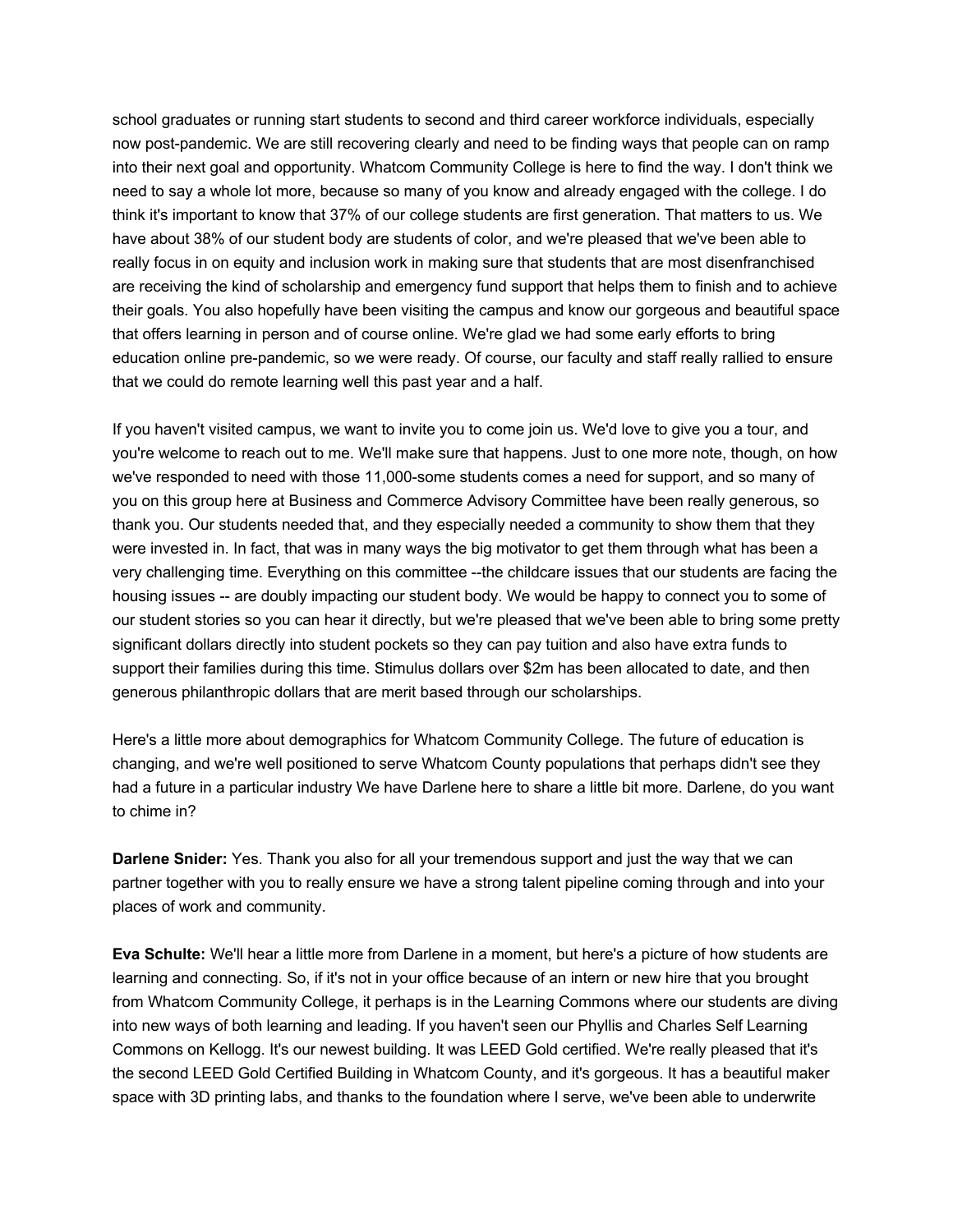the costs of all consumables. BP actually provided that support, and students can make whatever they want from a heart valve to really creative face masks and coverings that are on their foreheads. That has been important for our health profession's work to continue throughout the pandemic.

Learning happens also through tutoring in our Learning Commons, so let us know when you want a tour. We have a new student residence on campus, so that's important for community college learning that the residential experience especially helps our international students and our athletes. They've been here on campus since the pandemic as well. With NCyTE, the National Cybersecurity Training and Education Center, I have Janice Walker here. She has been busy, and I'm so glad we have a few minutes with Janice to hear the latest announcement of our industry and educational partnerships. NCyTE goes far beyond Whatcom County and who better to share that news than one of our partners. Janice, do you want to introduce the video we have?

**Janice Walker:** Hi, everybody, I know many of you from my years when I worked at the college's Dean of Workforce Education. It's really nice to see some familiar faces. I've been working the last couple of years doing special projects support for our cybersecurity grants, and that includes NCyTE, which is a center funded by the National Science Foundation. For many years, we were more focused on the West Coast, and then as a national resource center. Most recently, we were elevated to this national center status, which is the one and only in the country for cybersecurity education funded by National Science Foundation.

What Eva is referring to is a recent partnership that just was announced by Microsoft Philanthropies. We were awarded this \$1.5m grant over three years. It's really to expand upon some of the work we've already been doing and also to establish a partnership with two other entities the American Association of Community Colleges and The Last Mile, which is a nonprofit that provides scholarships and emergency funds to students entering into specific programs. In this instance, it will be specifically cybersecurity. This partnership is very exciting, and Microsoft wanted to kind of do a big splash. They came to campus and did some interviews and that tees up our video here that we're going to just show you a couple of minutes of. If you'd like to see the whole thing, we can put the link in chat.

**Cybersecurity video: Speaker 1, Microsoft:** There's been a real focus on cybersecurity and for good reason. We've entered almost a new era of international relations. We're seeing more actors, more threats, more sophistication, more victims. At Microsoft, we've been increasing our cybersecurity investments, but one of the things we've learned along the way is that part of the country cyber security challenge is actually a cybersecurity workforce challenge. We don't have enough people to do the jobs that need to be done. Today, I'm at Whatcom County College in the beautiful City of Bellingham north of Seattle in the state of Washington. It's one of the national leaders in cybersecurity education. Across the country, we need to turn to the nation's community colleges. They need to work with them and support to educate a bigger, broader, and more diverse cybersecurity workforce. There's no better way to learn than to talk to the people who are leading Whatcom, studying here, and teaching here. Let's see what we can learn from that. And here we are today. Whatcom Community College has this amazing national Resource called NCyTE? What does NCyTE stand for and what is it?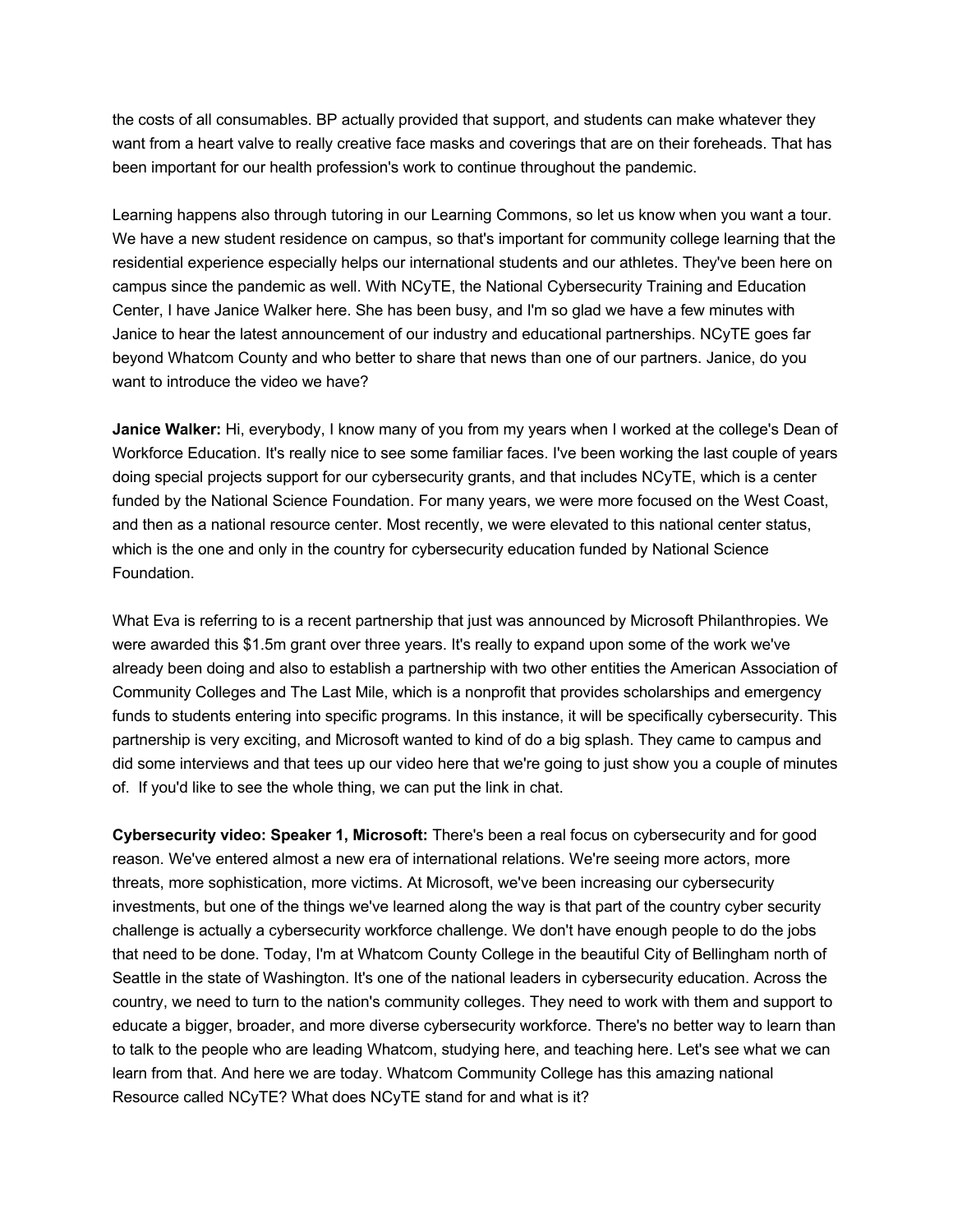**Video: Corrinne Sande:** So NCyTE stands for the National Cybersecurity Training and Education Center. The goal is to increase the cybersecurity workforce throughout the nation by assisting colleges and universities to graduate more students that can go into the field. There over 500,000 job openings right now that cannot be filled. By not filling those jobs, basically, we're making the country more vulnerable to attack. So, it really is a matter of national security.

**Video: Dr. Kathi Hiyane-Brown:** It's become a crisis in the workforce. And so one of the things that we feel that we really need to do is to partner and to collaborate with government, private business and industry, other higher education institutions as well as the K-12, because it's about creating a pipeline of students -- students who first become aware of the possibilities of a career in cyber education or cybersecurity, and then graduate getting the needed skills and meeting the competencies so that they are employable and they are leading the workforce needs within their communities or throughout the nation. (Video ends)

**Janice Walker:** So, as you can see, it's just a really nice plug for Whatcom and Bellingham, for our college, for the need for the students that were graduating. We also had a great visit from Governor Inslee and included SPIE and Emergency Reporting, now ESO, and Anvil Corporation in that visit. It's just a great way to showcase the partnerships that are going on in our community and that organizations that are hiring our students and to give us greater visibility and funding to expand our mission. With that, I'll hand it back over to Eva and Darlene.

**Eva Schulte:** If you aren't familiar, we have two four-year degree programs, a Bachelor of Applied Science, you'll hear about in a moment from Darlene. And of course, the certificate programs are really at the future pinpoint of what it is education is offering to individuals that just don't have the two and four years to be able to give. We have 600 students here on campus right now and of course, following good COVID protocol, Darlene, you want to tell us more?

**Darlene Snider:** As Eva was mentioning, we have both the two year and four-year option and meaningful certificates now offered at the college to really help to grow that that pipeline. In addition to the cybersecurity bachelor's program, we also have an applied degree in business and computer information services two year degree, criminal justice, health care, visual communications. What's really important, I think, is our relationship and our partnership with industry, and one of the ways that voices are included in our curriculum is through our advisory board. We're very grateful for folks who invest in ensuring that for each one of these programs really is has relevant curriculum and students have meaningful experiences. Another way is internships, and it's become much more of a focus to have those experiences in the workplace. It gives students a way to have embedded skills when they when they graduate so that they're ready to to be employed and to really have meaningful careers in the workplace.

Career Connected Learning is an initiative coming out of the governor's office. It is designed to preserve that pipeline all the way from K through 12 through careers. Whatcom Community College has three career launch programs that are endorsed, which means that is a solid pathway. Those programs are in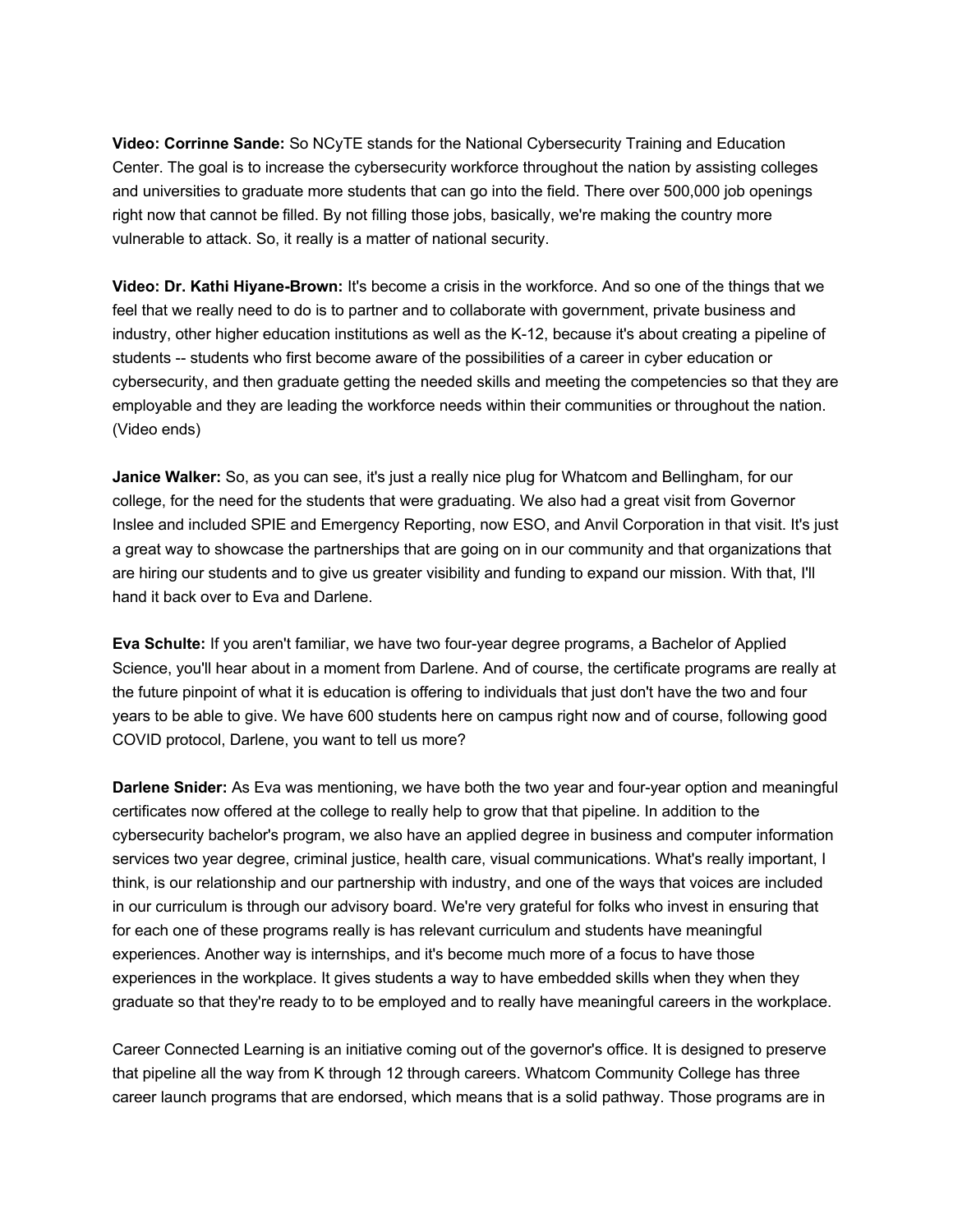our two-year software development, associate degree, Information Systems, and the Cyber Associate degree. What those really do is train the students to engage in those, and a very critical part of that are those experiences either unpaid or paid in industry. I think there are some partners in the room who host our students. We're very grateful to you for that partnership and coming out of COVID now as we recover, we know that we really need to look to those areas and reach out to students and families have been hardest hit by this pandemic and really engage them.

A critical part of that is our relationship with you. Those opportunities to develop those MOUs and also investing in the things that the students need to use so that they're ready and equipped to for the jobs that they're they're heading into. I think one last program that I will mention is our job skills program, and those are noncredit through our continuing education program. That's an initiative where the funding comes directly to small business to help if there's training to keep people in the business and keep them employed by giving them skills that the company really sees as being essential. Some of those partnerships have been with Lynden Doors, Bellingham Farmer's Market and there are others that we partner with to develop those on-site training. Thank you again, and it's really a pleasure to be in this space with all of you.

**Eva Schulte:** So that's intended to be a primer for you on ways to connect with us and really, we want to hear from you. There's not a lot of time on the agenda today, but certainly want to engage on questions and any follow ups. We'd love to follow up offline as you see opportunities to connect and also strategic ways that we can further invest as an institution in the county needs that you see that we as a business and commerce advisory have identified our critical needs. Certainly, childcare has been one of those, as I mentioned and welcome your future ideas. Any questions?

**Clark Campbell:** Great, thanks, Eva. I'll open it up for questions from the committee on anything we've talked about here or anything else related to workforce development in Whatcom County. I had just a quick question with regard to the last program you were talking about with the training development programs. Could you just give a couple of examples of how those worked and what you did?

**Darlene Snider:** Are you speaking of the job skills training program?

**Clark Campbell:** Yeah, the job skills training. Yeah, Lynden Door and a couple of others. If those are the kind of things that you can disclose publicly, it would be interesting to hear just a little bit on what the scope was and what you did.

**Darlene Snider:** Those are through our continuing education program. The director of that program works closely with a business to identify what specifically you're looking for in terms of retaining staff. Different kinds of training programs can be computer related, team building workshops as examples. So, it's a partnership there and hiring individuals who come in and then provide that training. I'd be happy to connect offline about it.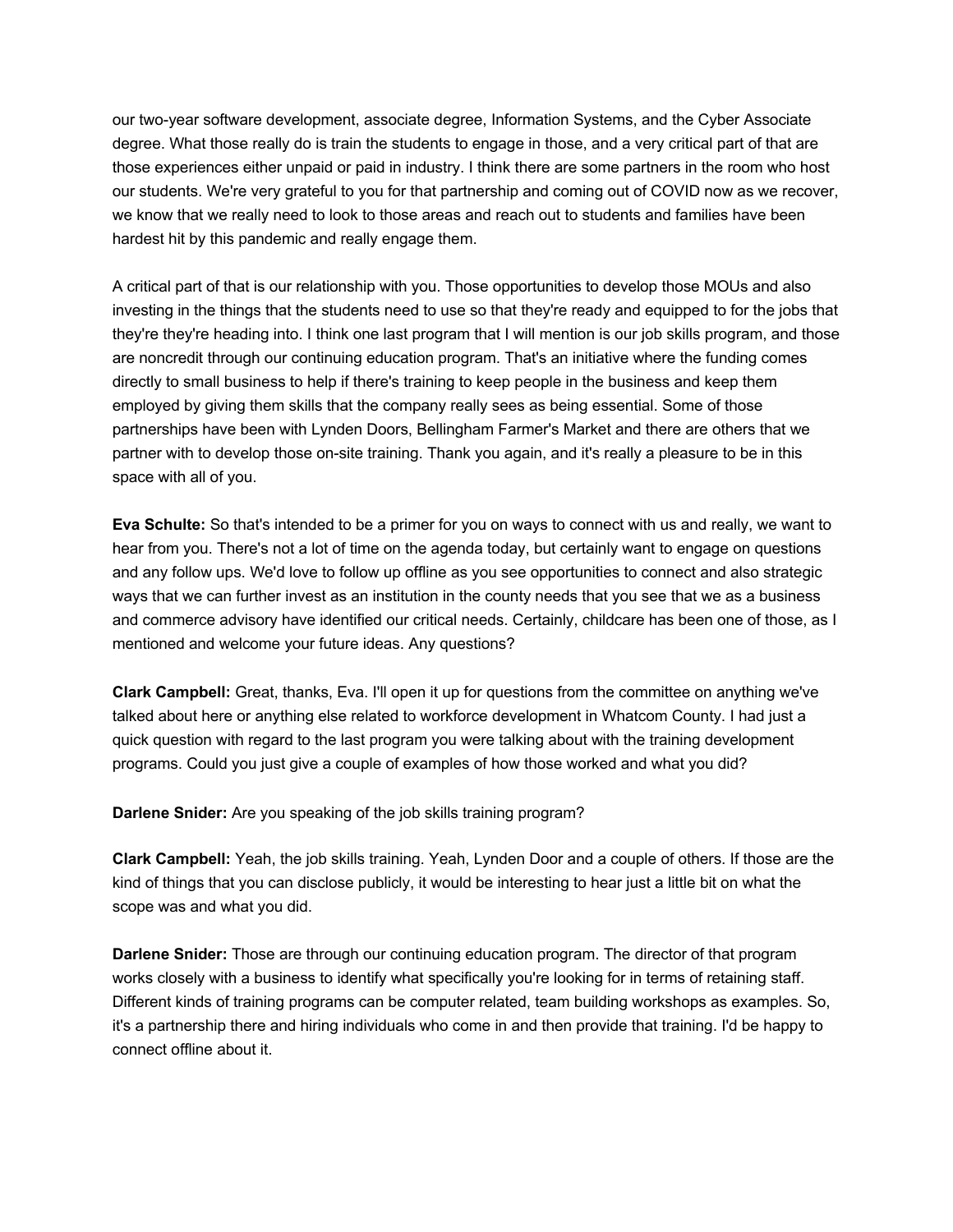**Clark Campbell:** Potentially an offline thing. I was interested more along the lines of a case study with examples of what exactly was done. But maybe that's more than we have time for here today.

**Don Goldberg:** I don't know if it's under your scope. Do you work with Michael a TAG? Is that part of your team? And maybe you could give us a description of that program?

**Darlene Snider:** We work closely with TAG and those career launch programs that I was just mentioning are examples of that. So really, our relationship with them is to make those connections with industry. Right now, in our career launch, we're working to find partners who will work with us to place students in the program and developing mentor programs, and then also just in terms of more broadly working to make sure that we're reaching out to other entities who are also doing similar work.

## **Update on houselessness and parking enforcement situation,** committee member Don Goldberg

**Clark Campbell:** Thank you, Eva, for that presentation and for the rest of the members there. That was a good overview of some of the programs that Whatcom Community College is working on with regard to workforce development. The last topic we had is getting a little bit more of an update on the parking enforcement, specifically related to the homelessness issue. Don was going to give an update. We did get a little bit from the mayor on that and there is a legal background to this that's created certainly challenges for just implementing straight up parking enforcement. It might behoove our group to have a little bit more background on the specifics of that in terms of the recent court cases and what obstacles that presents to the city and to the police department for enforcement.

**Don Goldberg:** I'll give a quick update, because there's not a bunch of detailed facts quite yet, but Brian Heinrich is with us as well representing the city. He also is attending those meetings. I guess the first thing to be emphasized is the group's contact to the city and wanting something to be done was heard and actions are being taken. It's very complex. Please, Brian, chime in any time. It's a very, very complex process that I've learned a little bit about. The Homestead Act comes into play. It has to do with whether the vehicle is running, whether there's an actual vehicle that's attached to a house versus housing on its own. Each one of these has a little bit different legal ramification to it. Many of these cases came from Seattle, and so the city is trying to act on behalf of the community.

**O**f course, it's something we should all consider. As last night I'm sitting in my home and thinking about how terrible the weather is, I couldn't help think about how bad it must be for the homeless community. They're surely dealing with weather conditions that none of us can even relate to, but the process of taking care of Cornwall in some fashion is happening, and they're going through that process. Brian, anything you can add to that.

**Brian Heinrich:** Not really, that's a good summation, Don. I know that Mayor Seth is on the call as well if he wants to add anything, but I think you captured it pretty well. There are a number of court cases that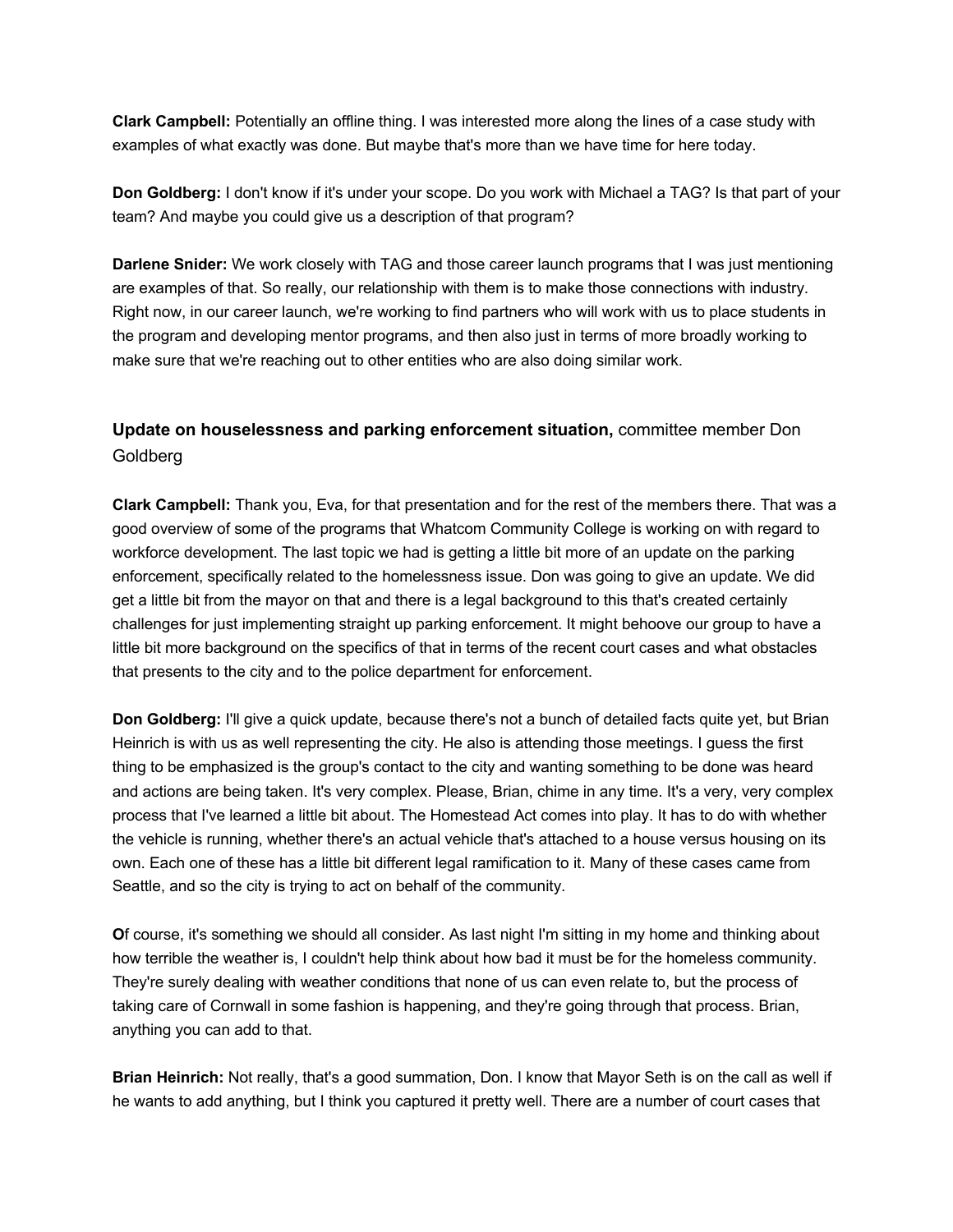we're mindful of as we try and address these parking issues. We are doing an analysis with the Opportunity Council on the Housing Outreach Team to understand what folks who might be camping along Cornwall need and to understand which of those vehicles. Some don't have any claim of ownership, and so we want to address those ones first, the ones that we can tow away that someone isn't living in or isn't using for their shelter. We're going to start there, but just be mindful of that situation. It is incredibly complex as you noted. Mayor, I don't know if you wanted to add anything to that.

**Seth Fleetwood:** No, that's a good summation. Apologies, I'm nursing a nasty cold. We are going to be commencing an effort very soon. For reasons that I mentioned last time, we don't go into specific detail, but we've been working on putting together a good and thorough and comprehensive humane response. We hope that we'll see that area getting cleaned up in the in the near term. I appreciate the concerns that have been expressed by people. As we indicated last time, we care about this issue. It is complicated, but we are responding. Thanks for your patience for just a little longer and stay tuned.

**Clark Campbell:** I guess we could open that up for any questions from the group.

**Bob Pritchett:** I have a question. With the complications of things like homesteading and other things, which I don't know all the details of, but does the moment you turn the ignition off in an RV on a public parking space, does that somehow give you a property right in it that prevents eviction? Or is it because people have been there for weeks and months that they somehow get some kind of entitlement to not being moved? I mean, if we have like an eight-hour parking limit, at the end of those eight hours, is it now legally impossible to enforce that because it's an RV? Is it because it's an RV and not a car? We keep hearing it's very complicated, but I'd love to have a little more detail on why we can't, on the first day someone parks an RV and stays over eight hours, enforce the parking rules. Or could all of us get property rights on city property by parking campers on them.

**Seth Fleetwood:** Bob, I hear your frustration in that question, and I understand it. It's an entirely fair question. To give you an answer with the degree of specificity that I think you would like it'd be nice to have someone from our city attorney or there's Deputy Chief Almer who has been following this most closely from a practical operation perspective who could speak in the detail that you're seeking. The to the initial question, I believe the answer is the former. It's something that attaches if you're living in a structure, and you evidence intent to make that your home. There are some legal niceties to it, and if I was prepared to go into a detail that was sufficient to satisfy you today, I would have. Perhaps we can put together a summary and send it out to the chair of this group, and you'll at least have a little bit better detail as to some of the challenges that we face when it comes to this.

**Bob Pritchett:** That would be helpful. I think if I could simplify the question, it would be 'is it because we don't enforce on a daily basis that we create the more difficult problems'. Is the bigger problem because we let it go and could it help in the future by enforcing parking limits every day.

**Seth Fleetwood:** No, it grows out of the reality of a number of dynamics that were put in place that limited our ability to respond in the context of COVID. And I could cite some realities about CDC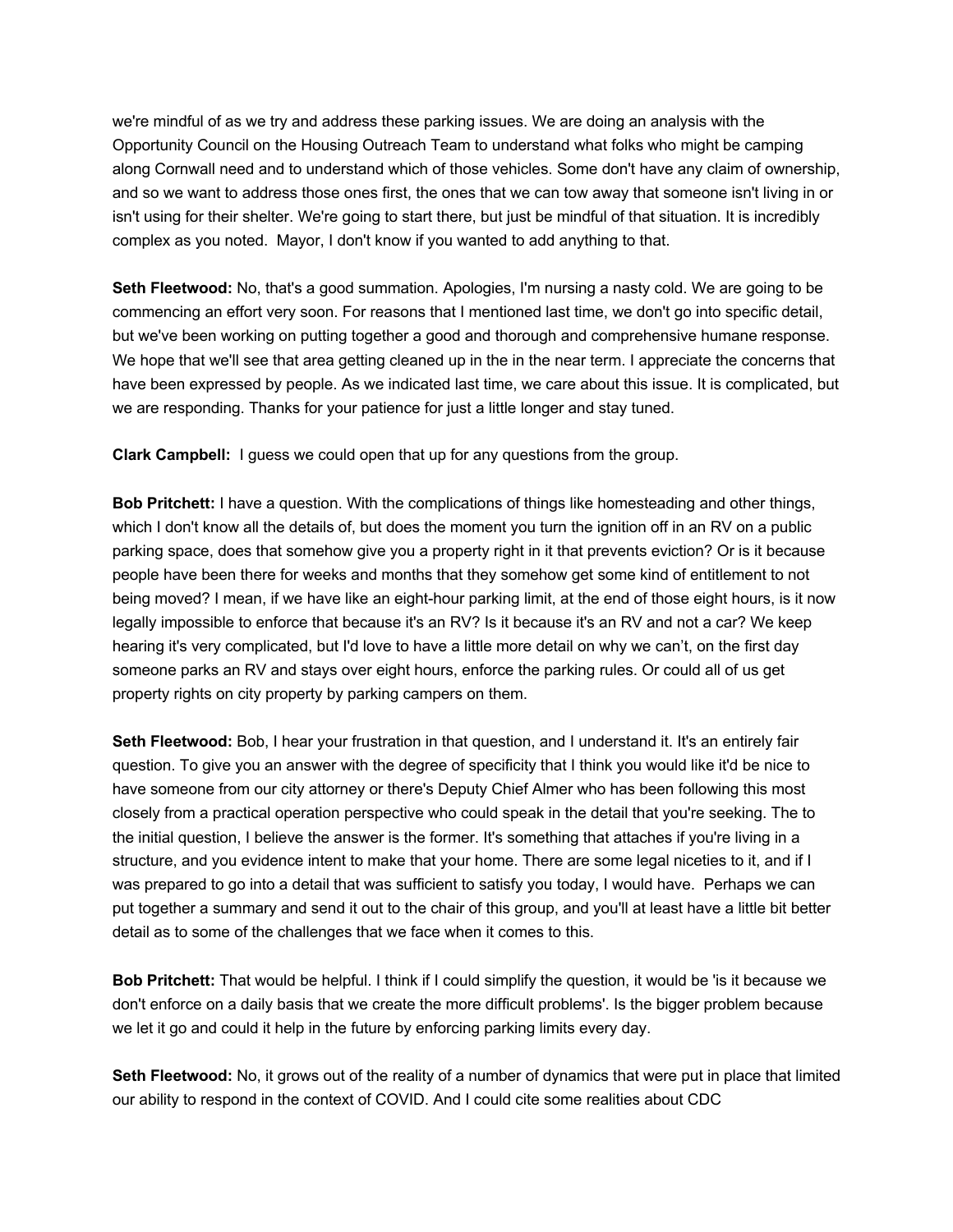recommendations. I could cite some of the implications over the last year and a half pursuant to the governor's moratorium on the right to commence with evictions. I could cite the State Supreme Court law that talked about different implications as it relates to the Homestead Act overlapping with landlord tenant law and the moratorium, it gets challenging. What I can say is, in a nutshell, our response will involve tagging vehicles, sending people out -- social workers who assess the situation, determine needs, try to gain as much insight as we can relating to what those needs are and help us with relevant information. We've been working with towers and lots. There are complications there with legal implications that make it more difficult. Our hope is that we will tag and begin to enforce our 72-hour rules so that it will break up that concentration at that site, and our hope is to do the same at Civic Field so that they move around. Our intention is to commence enforcement and... more to come.

**Ken Bell:** Got a quick question about Silfab and what kind of outreach we've done to them. I would hate to have them displaced or have any negative impact to them. Are we doing anything to help Silfab and to make sure they understand we want to keep them here?

**Seth Fleetwood:** We had a meeting in the mayor's office some months ago when they came in. Thank you, port. Thank you, Rob Fix. I understand a fence was put up. That was one of the requests that they had made. We care very much about Silfab and want them to remain. They're a great asset in this community. I'm hopeful that the operation that we're going to be beginning will have the effect of improving their situation and causing them to feel greater comfort and being there. I'm hoping that over the long term, this is a historical hiccup rather than a long-term condition for them.

**Ken Bell:** Thanks for that. I just want to make sure that we stay in touch with them often. More communication is better, right?

**Seth Fleetwood:** Absolutely agree with you, Ken. Thank you.

**Clark Campbell:** Other questions? Mayor Seth, thank you for your comments. I think the intent really of putting this on the agenda was it was brought up at the last meeting as a topic. Then what came out of that was this complexity that you're speaking to in terms of the new legal landscape. What our group is trying to get to the heart of is we probably need to understand a little bit of that complexity, so it's not just a statement of 'It's complex.' We want to understand the pieces of it and then understand what the ramifications are to city government in terms of funding. One of the things I'm aware of with the City of Seattle that's been a problem has been that they do tag the vehicles and they do have them towed away and then the private towing company holds an auction and then that vehicle is back on the streets again with a different owner because they don't want to pay for the cost of the destruction of the vehicle that also may not be running. I don't want to get into all of that here, but that's been one of the issues that's come up in places like Ballard where the city contracts for the towing service, the towing service does what towing services do, which is you either pick up your vehicle or we auction it off, and then now you've got a new slightly used nonfunctioning vehicle that can become another thing on the street again. Trying to figure out how to break that cycle and then looking at the resources for that community so that they've got other options besides a broken-down vehicle that they got at auction from a towing service.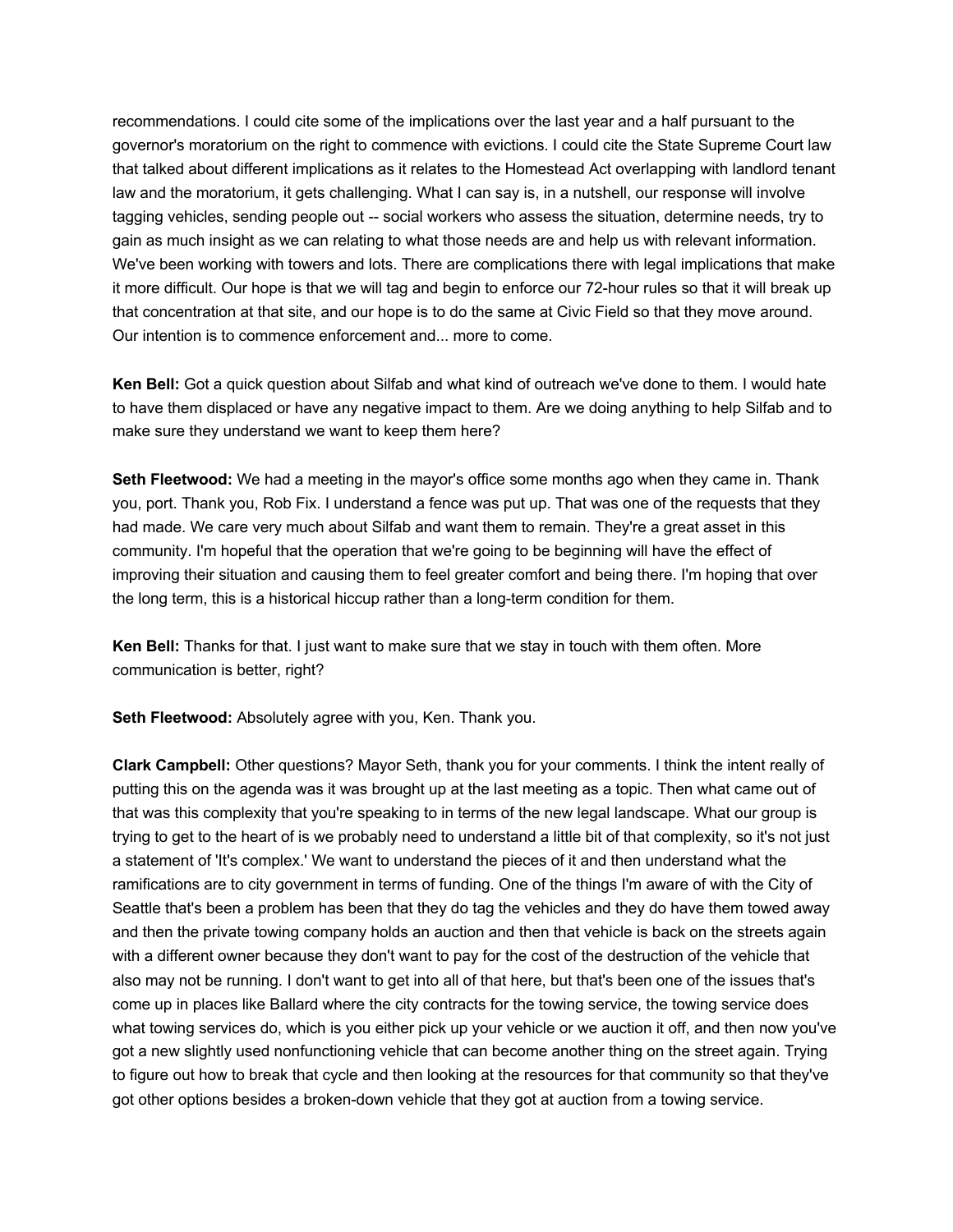**Seth Fleetwood:** It's all part of the equation, and I guess the word complex challenge isn't the most popular word. I get that you all get it, and those are all the sorts of dynamics we want to avoid. Creating a plan that works to address that successfully is part of the effort.

**Clark Campbell:** We have a few more minutes left. Surprisingly, we made it through four topics today, so I'm happy to continue on to this unless there's another topic we want to touch on.

**Don Goldberg:** I don't think so. We haven't asked Rudd to give us an update at county level. Maybe we didn't have him on the schedule, but maybe we can ask Rudd to chime in and give us a little update.

## **Whatcom County Council Updates**, committee member, Rud Browne, Whatcom County Council

**Rudd Browne:** There's not much to update, other than the fact that Seth has my full sympathy at dealing with this problem, because the county certainly dealing with it from a health department perspective. I think some of the things are going to come back with is the the court rulings about the rights to reside or the right to have some sort of accommodation. I'm not sure that's what specifically applying here. From the county perspective, the main things we're working on at the moment is the biannual budget, which is available online if you want to have a look at it. We had a presentation came back from the Child and Family Action Task Force for suggestions on what we should do with the ARPA money. The list of suggestions had a lot of good ones. Some were not practical, such as we use ARPA money to fund family paid leave. I think that would be problematic under state law, among other things. I put all the suggestions in a spreadsheet and tried to cost them. My preliminary estimates show that if we did half of what was suggested, we'd run out of the money within 12 months. So, we've obviously got to make some tough decisions as to how we allocate that. I will send the group a copy of that spreadsheet and the findings. Would certainly welcome your feedback, and just as a reminder, the next meeting here will be my last meeting as I decided not to run for reelection back in January. Stop smiling, Troy. I've really enjoyed working with this group, and if there's anything you want to ping me on from a county perspective, you've got 30 days left to do it.

**Don Goldberg:** Do you know when the council will decide who will be our liaison next?

**Rudd Browne:** That'll be in January next year when they do the reorg. So, if you've got someone you want. I suggest you do a bit of politicking to get that person.

**Don Goldberg:** It normally comes off of the Finance Committee, doesn't it?

**Derek Long:** No. On the first meeting of the year, there will be a list of all the positions. The list is published about a month beforehand, and you can get it if you want. There's a list published for the council members, and then on the first meeting, we ask who wants to do certain roles, and if there's more than one person then we make a vote as to which person gets that role. If you want a particular person